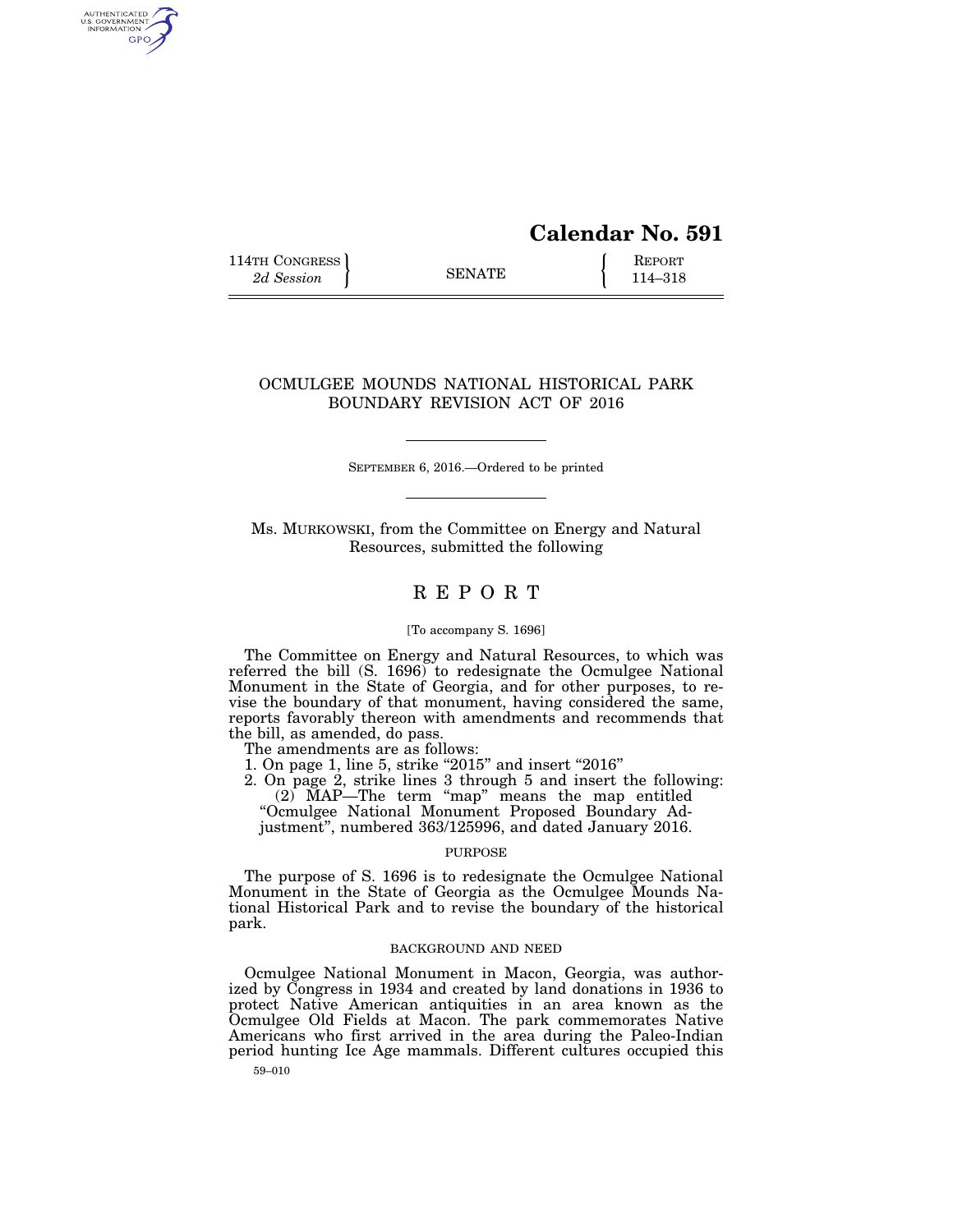land for thousands of years. The Mississippian culture arrived here around A.D. 900, farming the river's floodplain terraces and constructing earthen mounds for their elite. The mounds still remain today for all to see. The National Trust for Historic Preservation has identified the Old Fields as being among the nation's richest archaeological landscapes.

At the time Ocmulgee National Monument was authorized and created in the mid-1930s, the nation was struggling and suffering under the Great Depression. The deep economic downturn was long-lasting and had an impact on every aspect of human and economic life. The Great Depression also had an effect on Ocmulgee National Monument, as preservation of much of the cultural landscape was not completed, leaving significant portions of the ancient archaeology unprotected.

S. 1696 is needed to redesignate the Ocmulgee National Monument as the Ocmulgee Mounds National Historical Park and to expand the park boundaries by 2,100 acres to include additional archeologically significant sites.

### LEGISLATIVE HISTORY

S. 1696 was introduced by Senators Isakson and Perdue on June 25, 2015. The Subcommittee on National Parks held a hearing on the measure on June 15, 2016.

Representatives Bishop and Austin introduced similar legislation, H.R. 482, in the House of Representatives, on January 22, 2015. H.R. 482 was reported by the Committee on Natural Resources on March 2, 2016 (H. Rept. 114–442), and passed the House of Representatives by voice vote on March 22, 2016.

In the 113th Congress, Representative Bishop introduced H.R. 4991 on June 26, 2014. Senators Isakson and Chambliss introduced similar legislation, S. 2580, in the Senate on July 10, 2014.

The Committee on Energy and Natural Resources met in open business session on July 13, 2016, and ordered S. 1696 favorably reported as amended.

#### COMMITTEE RECOMMENDATION

The Senate Committee on Energy and Natural Resources, in open business session on July 13, 2016, by a majority voice vote of a quorum present, recommends that the Senate pass S. 1696, if amended as described herein.

#### COMMITTEE AMENDMENTS

During its consideration of S. 1696, the Committee adopted amendments to update the date contained in the short title to "2016" and to include a definition for the map.

# SECTION-BY-SECTION ANALYSIS

*Section 1. Short title* 

Section 1 contains the short title.

*Section 2. Definitions* 

Section 2 contains key definitions.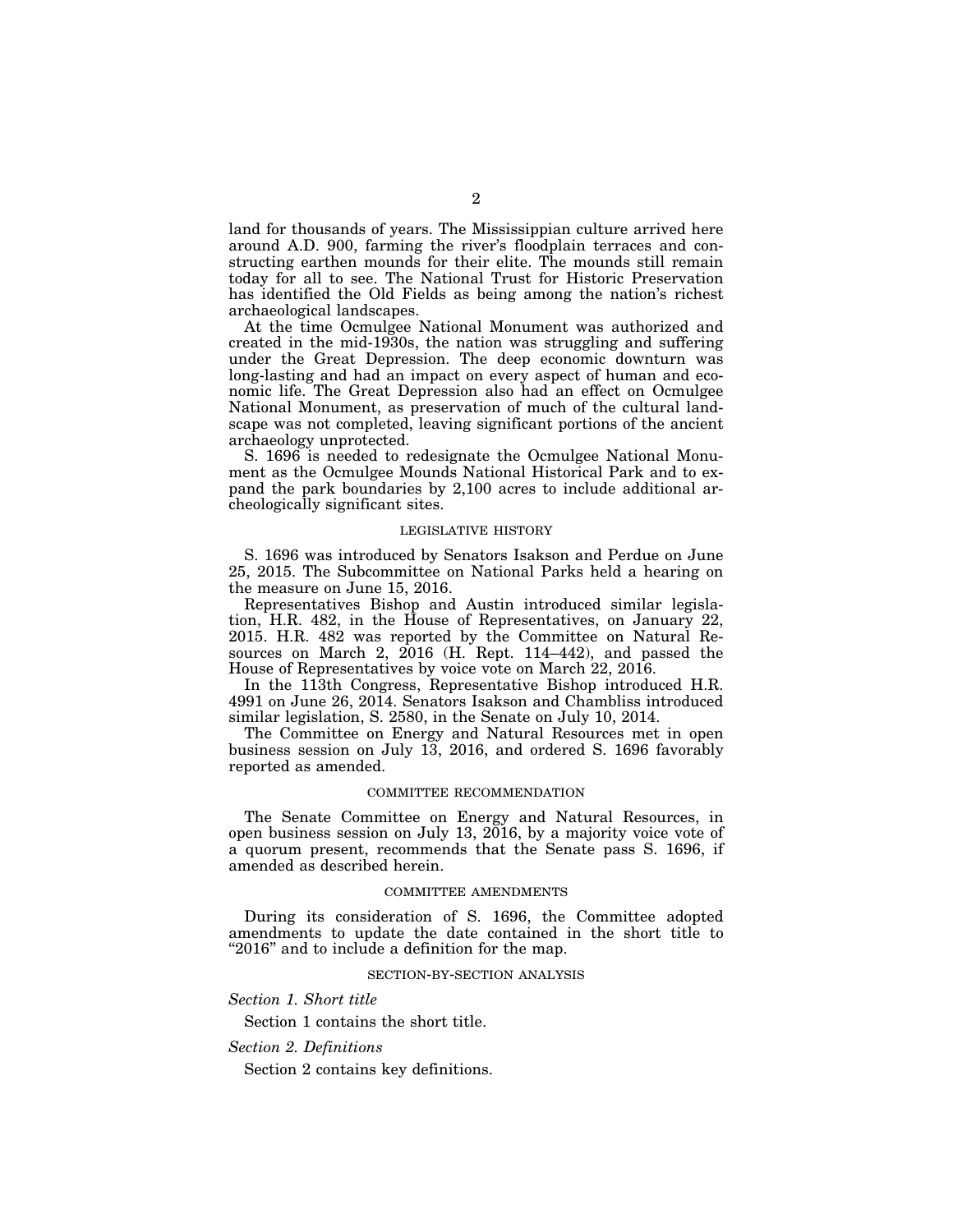# *Section 3. Ocmulgee Mounds National Historical Park*

Section 3(a) redesignates the Ocmulgee National Monument as the Ocmulgee Mounds National Historical Park.

Subsection (b) requires that any reference in a regulation, law, map, document, paper, or other record of the United States to Ocmulgee National Monument be deemed to be a reference to Ocmulgee Mounds National Historical Park.

#### *Section 4. Boundary adjustment*

Section 4(a) revises the boundary to include approximately 2,100 additional acres of land.

Subsection (b) directs the map to be on file in appropriate National Park Service (NPS) offices and available for public inspection.

# *Section 5. Land acquisition*

Section 5(a) authorizes the Secretary to acquire land or interests in land within the boundary of the Historical Park by donation, purchase from a willing seller with donated or appropriate funds, or exchange.

Subsection (b) designates the Secretary to administer any acquired land in accordance with applicable laws and regulations.

# *Section 6. Ocmulgee River corridor special resource study*

Section 6(a) directs the Secretary to conduct a special resource study of the Ocmulgee River corridor between the cities of Macon, Georgia, and Hawkinsville, Georgia to determine the national significance of the study area; the suitability and feasibility of designating the land in the study area to the National Park System; and the methods and means for interpretation and protection of the study area by the NPS, other Federal, State, or local government entities, or private or nonprofit organizations.

Subsection (b) requires the study to be conducted in accordance with applicable law.

Subsection (c) directs the Secretary to submit a report on the study, including any recommendations, to the House Committee on Natural Resources and the Senate Committee on Energy and Natural Resources within three years after the funds are made available to carry out the study.

# COST AND BUDGETARY CONSIDERATIONS

The following estimate of costs of this measure has been provided by the Congressional Budget Office.

> U.S. CONGRESS, CONGRESSIONAL BUDGET OFFICE, *Washington, DC, August 9, 2016.*

Hon. LISA MURKOWSKI, *Chairman, Committee on Energy and Natural Resources, U.S. Senate, Washington, DC.* 

DEAR MADAM CHAIRMAN: The Congressional Budget Office has prepared the enclosed cost estimate for S. 1696, the Ocmulgee Mounds National Historical Park Boundary Revision Act of 2016.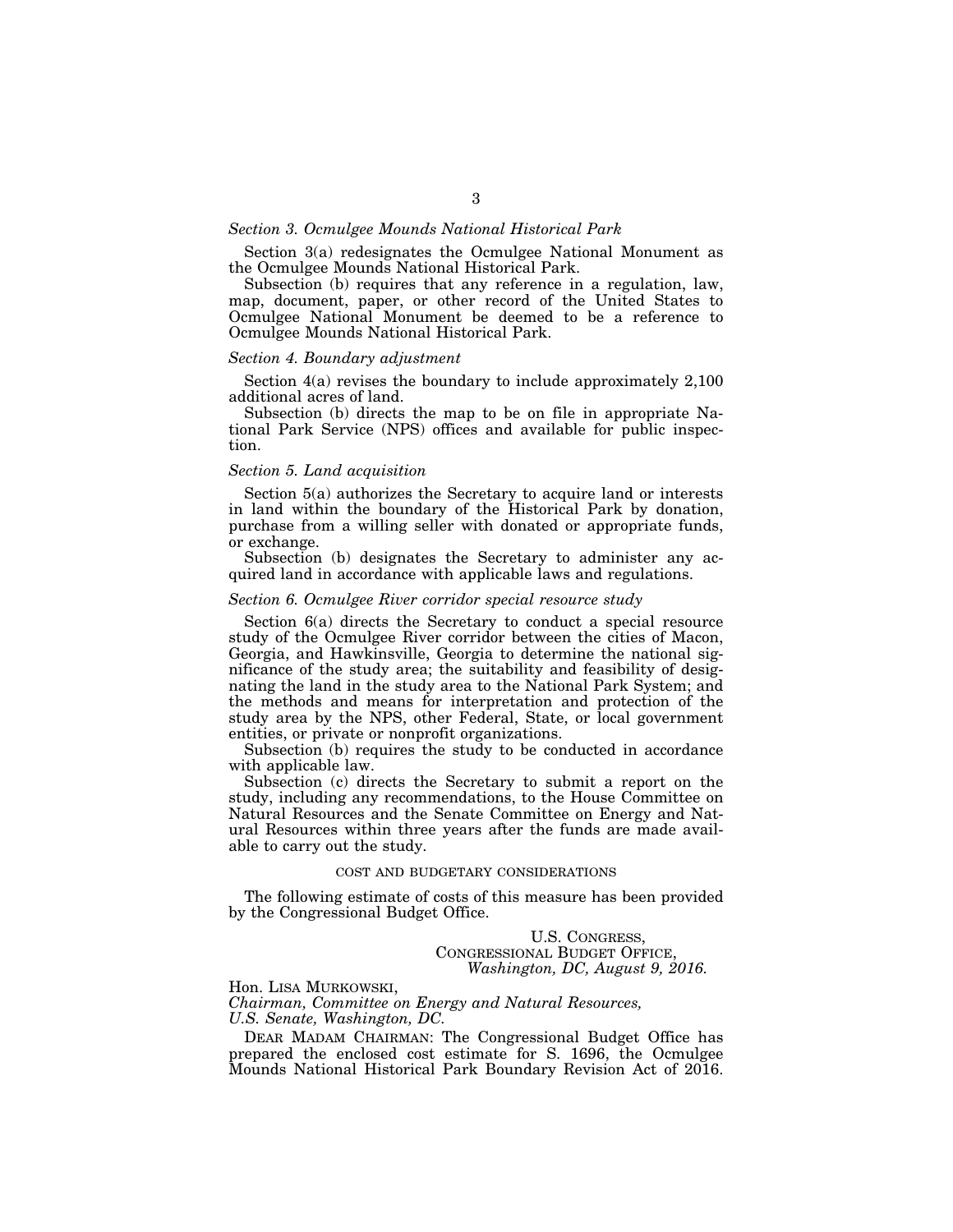If you wish further details on this estimate, we will be pleased to provide them. The CBO staff contact is Jon Sperl.

Sincerely,

### KEITH HALL.

#### Enclosure.

#### *S. 1696—Ocmulgee Mounds National Historical Park Boundary Revision Act of 2016*

S. 1696 would redesignate the Ocmulgee National Monument in Georgia as the Ocmulgee Mounds National Historical Park, authorize the expansion of the newly designated park's boundaries, and authorize a special resource study of the Ocmulgee River corridor.

The bill stipulates that the National Park Service (NPS) may acquire approximately 2,100 acres of additional land through a donation, with donated funds, with appropriated amounts, or through a land exchange. Based on recent sale prices of comparable tracts of land in the areas where land would be purchased, and information from the NPS, CBO estimates that the cost to acquire and administer the land would be about \$2 million over the 2017–2021 period, assuming the land was acquired with appropriated funds over the next five years. Total costs would depend on the average price per acre which, according to local property sales records, could range from \$500 per acre to \$1,500 per acre. Based on information from the NPS, CBO estimates that developing the resource study would have an insignificant cost.

Because enacting S. 1696 would not affect direct spending or revenues, pay-as-you-go procedures do not apply. CBO estimates that enacting S. 1696 would not increase net direct spending or onbudget deficits in any of the four consecutive 10-year periods beginning in 2027.

S. 1696 contains no intergovernmental or private-sector mandates as defined in the Unfunded Mandates Reform Act and would impose no costs on state, local, or tribal governments.

On February 22, 2016, CBO transmitted a cost estimate for H.R. 482, the Ocmulgee Mounds National Historical Park Boundary Revision Act of 2016, as ordered reported by the House Committee on Natural Resources on February 3, 2016. H.R. 482 would not authorize the NPS to acquire land by purchase, whereas S. 1696 would; therefore, CBO estimates that implementing S. 1696 would cost more than implementing H.R. 482.

The CBO staff contact for this estimate is Jon Sperl. The estimate was approved by H. Samuel Papenfuss, Deputy Director for Budget Analysis.

# REGULATORY IMPACT EVALUATION

In compliance with paragraph 11(b) of rule XXVI of the Standing Rules of the Senate, the Committee makes the following evaluation of the regulatory impact which would be incurred in carrying out S. 1696. The bill is not a regulatory measure in the sense of imposing Government-established standards or significant economic responsibilities on private individuals and businesses.

No personal information would be collected in administering the program. Therefore, there would be no impact on personal privacy.

Little, if any, additional paperwork would result from the enactment of S. 1696, as ordered reported.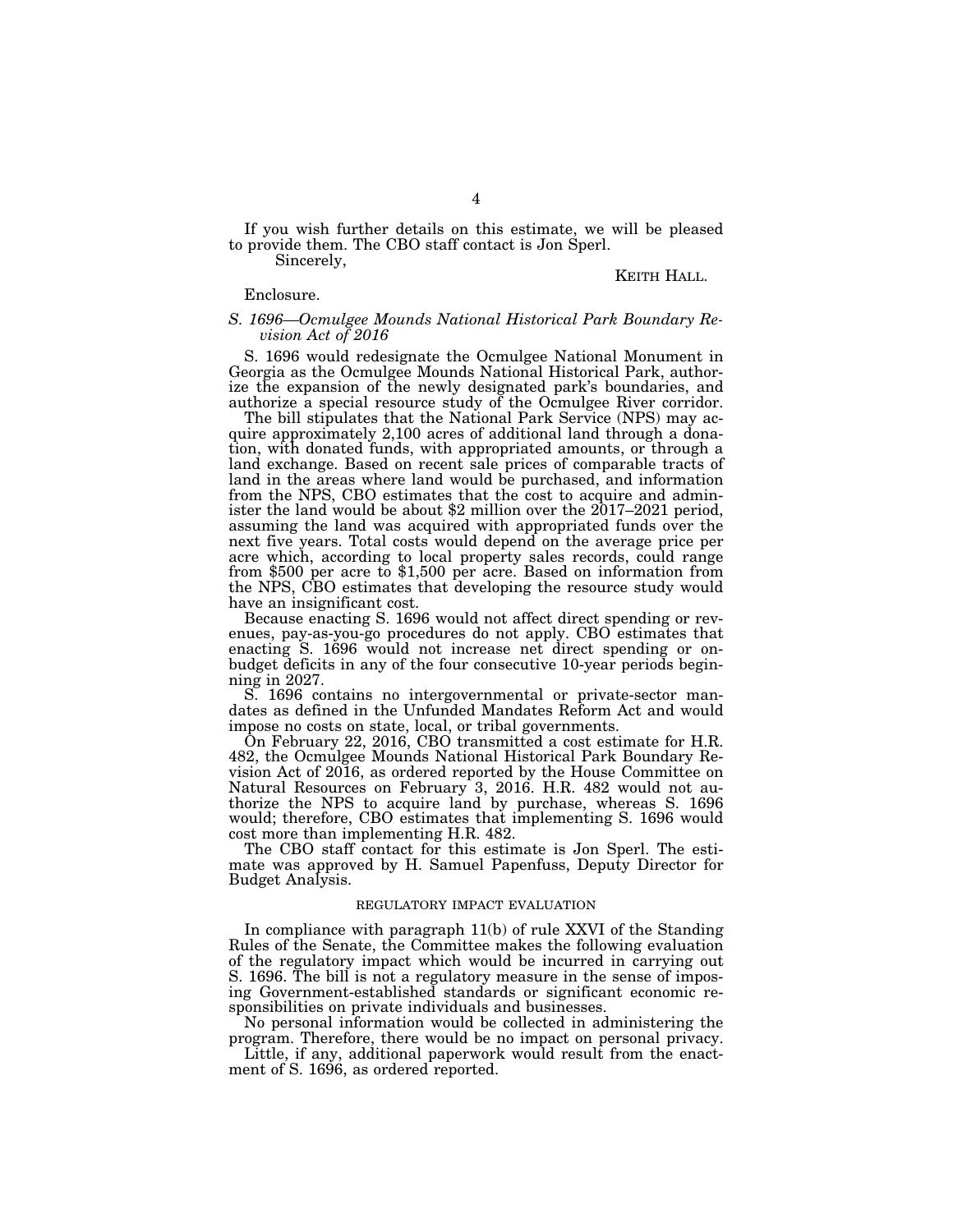#### CONGRESSIONALLY DIRECTED SPENDING

S. 1696, as ordered reported, does not contain any congressionally directed spending items, limited tax benefits, or limited tariff benefits as defined in rule XLIV of the Standing Rules of the Senate.

# EXECUTIVE COMMUNICATIONS

The testimony provided by the National Park Service at the June 15, 2016, Subcommittee on National Parks hearing on S. 1696 follows:

STATEMENT OF DR. STEPHANIE TOOTHMAN, ASSOCIATE DI- RECTOR, CULTURAL RESOURCES, PARTNERSHIPS AND SCIENCE, NATIONAL PARK SERVICE, U.S. DEPARTMENT OF THE INTERIOR

Mr. Chairman and members of the subcommittee, thank you for the opportunity to present the Department of the Interior's testimony regarding H.R. 482 and S. 1696, bills to redesignate Ocmulgee National Monument in the State of Georgia and revise its boundary, and for other purposes.

The Department supports S. 1696 and would support H.R. 482 if amended in accordance with this testimony. This legislation has three components: it would redesignate the national monument, expand the monument's boundaries, and authorize a special resource study of the Ocmulgee River corridor in Georgia from Macon to Hawkinsville. With respect to the special resource study, the Department feels that priority should be given to the 24 previously authorized studies for potential units of the National Park System, potential new National Heritage Areas, and potential additions to the National Trails System and National Wild and Scenic River System that have not yet been transmitted to Congress.

Ocmulgee National Monument, authorized by Congress in 1934 and established by Presidential proclamation in 1936 after the purchase of lands by local citizens, encompasses 701 acres in two separate units. The Main Unit (656 acres), includes seven prehistoric mounds, a funeral mound, a reconstructed earth lodge, prehistoric trenches, and numerous archeological features. This unit also includes the site of a British colonial trading post dating to 1690 (which the Creek Indians frequented), the historic Dunlap House, an Art Moderne visitor center, Civil War earthworks, substantial urban green space, six miles of hiking trails, and a picnic area. The smaller Lamar Mounds Unit (45 acres), named for a Late Mississippian agricultural society, is located about two and one-half miles southeast of the Main Unit. Both sites are part of a larger archeological area known as the Ocmulgee Old Fields.

In 1999, the Ocmulgee Old Fields was listed on the National Register of Historic Places as a ''traditional cultural property,'' the first location in the eastern United States to receive this designation. The monument and surrounding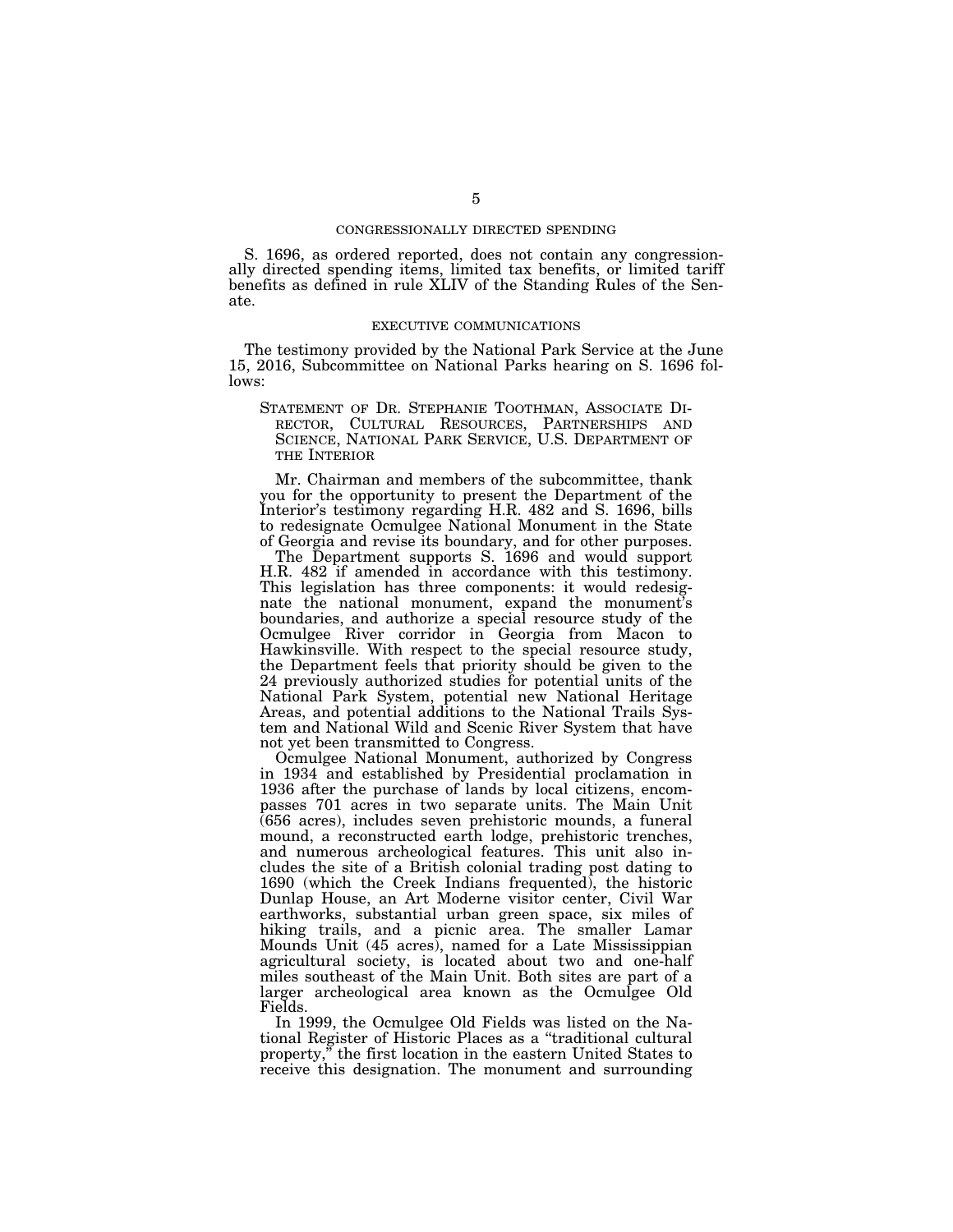area is the site of one of the largest archeological investigations in North American history. The investigation and recovery of artifacts and information in this area was instrumental in the development of scientific archeology. The traditional cultural property extends well beyond the current boundaries of the monument to encompass areas traditionally associated with the cultural beliefs and practices of the Muscogee (Creek) Nation and related tribes.

#### REDESIGNATION

H.R. 482 and S. 1696 would redesignate Ocmulgee National Monument as ''Ocmulgee Mounds National Historical Park'', a more appropriate name for the site. For generations, Middle Georgians have known Ocmulgee National Monument simply as ''the Indian mounds.'' The addition of the word ''mounds'' to the name would not only clarify the identity of the site for residents of the region, it would also give all potential visitors a better idea of the principal resource of the site. In addition, the title ''National Historical Park'' recognizes the complexity of the site and the fact that it is much more than a collection of Indian mounds. The proposed title also provides better identification of the site as a unit of the National Park System.

#### BOUNDARY ADJUSTMENT

H.R. 482 and S. 1696 would also expand the boundary of the Ocmulgee National Monument consistent with the preferred alternative of a boundary study the National Park Service completed in 2014. The study evaluated lands that were part of the Ocmulgee Old Fields and found that approximately 2,100 acres of these lands were suitable and feasible for inclusion in the monument. These additional lands would link Ocmulgee's Main Unit and the Lamar Unit and create a contiguous park unit of approximately 2,800 acres.

Of the 2,100 acres proposed for inclusion in the monument, approximately 707 acres (34% of expansion area) would likely be acquired by donation. The remaining lands, approximately 1,350 acres (66% of expansion area) would likely be acquired through purchase from willing sellers. Based on tax assessments, the value of the private tracts that would be purchased is just under \$2 million, but actual acquisition costs could be higher. Costs would eventually be incurred to demolish non-historic structures. Some relatively low-cost improvements for recreational enhancement are anticipated, such as trailhead kiosks, maintenance of old roadbeds for biking/hiking trails, and installation of canoe launching facilities. Funding for these activities would be subject to the availability of appropriations.

The proposed boundary expansion enjoys strong community support. Resolutions in favor of the expansion have been passed by the Board of Commissioners of Wilkinson County, the Macon-Bibb County Commission, the Historic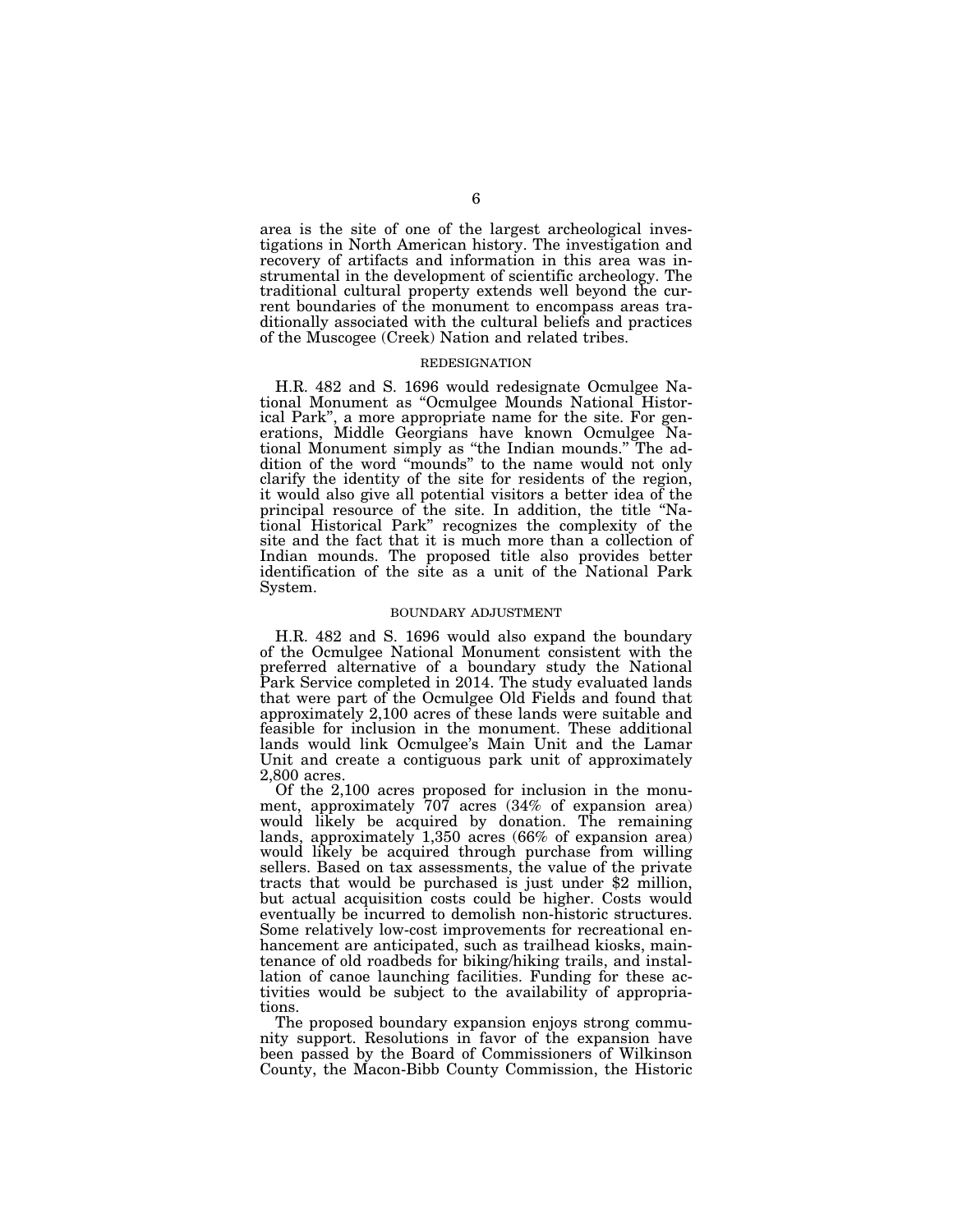Macon Foundation, Inc., the Georgia Small Business Lender Board of Directors, and the Hawkinsville-Pulaski County Chamber of Commerce. Other organizations and governmental entities have also expressed support for the expansion, including Altamaha River Keeper, the Georgia Conservancy, Main Street Macon, New Town Macon, the Macon Chamber of Commerce, the Middle Georgia Regional Commission Council, the Macon-Bibb County Convention and Visitors Bureau, the Mayor and City Council for the City of Perry, the Georgia River Network, the National Trust for Historic Preservation, Save our Rivers INC. and the Macon-Bibb County Urban Development Authority.

#### SPECIAL RESOURCE STUDY

H.R. 482 and S. 1696 would also authorize the Secretary to conduct a special resource study of the Ocmulgee River corridor between Macon and Hawkinsville, a distance of about 50 miles and an area encompassing approximately 70,000 acres. Although the study area would be contiguous with Ocmulgee National Monument, the size of the area and the complexity of resources warrant the authorization of a special resource study, rather than another boundary study. The study area would encompass a patchwork of privately and publicly owned land, including the Bond Swamp National Wildlife Refuge and two State of Georgia wildlife management areas. It would also include much of the Ocmulgee Old Fields Traditional Cultural Property not already included in the national monument or the proposed expansion of the monument. We estimate that this study would cost approximately \$350,000 to \$500,000. Funding for this proposed study would need to be allocated from the set amount of funding that Congress appropriates for all special resource studies.

The Department supports S. 1696 as introduced and would support H.R. 482 as passed by the House if amended to conform to the language in S. 1696. As passed by the House, H.R. 482 makes the establishment of the expanded boundary subject to the written consent of the owners of properties that would be included within the new boundary. This places landowners, rather than Congress or the Administration, in the position of determining the boundary of a federal park, which we believe is inappropriate. This provision has the potential to create legal and practical confusion over the boundary since it is possible that a landowner could give consent, then change his or her mind and withdraw consent or convey the property to another owner who withdraws consent. If the intent of this language is to ensure that no land is included within the park boundary without the consent of the landowner, we recommend amending the bill to provide that the park boundary shall not be adjusted unless and until a specified property is acquired for the park. By waiting to include land in the boundary until it is acquired by the federal government, this approach avoids entirely the potential